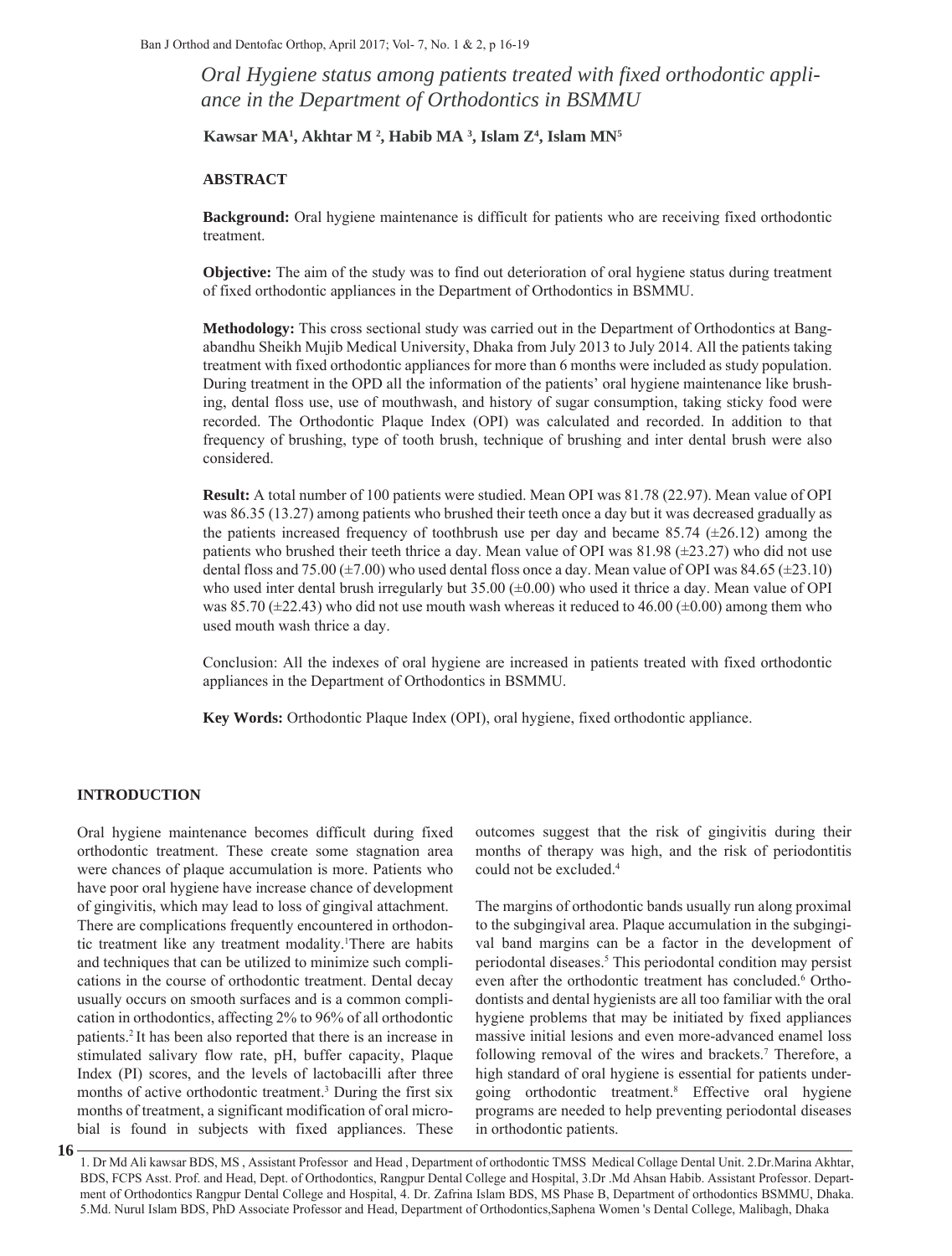Increased risks of dental decay are due to several factors, the carious lesions are difficult to locate; the lowering of resting pH; increased volume of dental plaque; and rapid shift in bacterial flora<sup>9</sup>

Most patients are able to prevent decay with a combination of proper diet, optimal self care such as tooth brushing and interdental cleaning, and regular checkups.<sup>10</sup> Oral hygiene instruction is essential in all cases of orthodontic treatment, and the use of adjuncts such as power or electric toothbrushes, interproximal brushes, chlorhexidine mouthwashes, fluoride mouthwashes, and regular professional cleaning must be reinforced.<sup>11</sup> However, patient motivation and dexterity are vital in the success of oral hygiene.

In order to reduce these clinical problems, the effects of an oral hygiene instruction & intervention program for orthodontic patients are necessary to investigate. The aim of the present study was to find out the status of oral hygiene in orthodontic patients treated in the orthodontic department in BSMMU.

# **MATERIALS AND METHODS**

This cross sectional study was carried out in the Department of Orthodontics at Bangabandhu Sheikh Mujib Medical University, Dhaka from July 2013 to June 2014 for a period of one year. Patients of any sex taking treatment with full mouth fixed orthodontic appliance for more than 6 months were selected for this study. Patients who were treated with removable appliance or under single arch treatment or had history of taking antibiotics in last 3 months or periodontal treatment within 1 month excluded from the study. Before taking consent, patients were explained the total procedure of the study, about the nature of the disease, possible options of treatment as well as its justification of treatment. A questionnaire was designed to collect data. During taking treatment in the OPD all the information of the patients like frequency of brushing, type of tooth brush used, use of inter dental brush dental floss use, mouthwash, sugar consumption, taking sticky food, were recorded. The Orthodontic Plaque Index was calculated and recorded.

# **RESULT**

In our study, Female were predominant by male. Female were 76% where as male only 24%. Male female ratio was 1:3.16. Fifty two patients age was >20 years and 48% patients age was  $\leq 20$  years. Mean (SD) age of the patients was  $20.49$  (4.74) within the range of  $12 - 30$  years (Table 1). Mean (SD) OPI was 81.78 (22.97) (Table 2).

Mean value of OPI was  $87.35 \pm 25.49$  among the patients who used medium soft and  $77.74 \pm 20.23$  who used soft tooth brush. Difference was statistically significant. Mean value of OPI was  $86.35 \pm 13.27$  among patients who brushed their teeth once a day and it was decreased gradually as the patients increased frequency of toothbrush use per day. The

difference between the frequencies of toothbrush use per day in OPI was statistically significant (Table 3).

Mean value of OPI was  $81.98 \pm 23.27$  who did not use dental floss and  $75.00 \pm 7.00$  who used dental floss once a day. Difference was not statistically significant (Table 4).

Mean value of OPI was  $84.65 \pm 23.10$  who used inter dental brush irregularly, it was decreased gradually as the patients increased frequency of use of inter dental brush per day and it was followed by 82.14  $\pm$  14.61, 65.66  $\pm$  6.34 and 35.00  $\pm$ 0.00 who used inter dental brush once, twice and thrice a day. The difference was statistically significant  $(p<0.05)$  (Table 4).

Mean value of OPI was  $85.70 \pm 22.43$  who used mouth wash irregularly, it was decreased gradually as the patients increased frequency of mouthwash per day and it was followed by  $66.33 \pm 2.50$ ,  $51.00 \pm 5.77$  and  $46.00 \pm 0.00$  who used mouthwash once, twice and thrice a day. The difference was statistically significant  $(p<0.05)$  (Table 4).

#### **Table 1: Distribution of patients by age (n=100)**

|                           | Frequency                  | Percent |
|---------------------------|----------------------------|---------|
| Gender                    |                            |         |
| $\cdot$ Male              | 24                         | 24.0    |
| •Female                   | 76                         | 76.0    |
| Age                       |                            |         |
| $\cdot$ <20               | 48                         | 48      |
| $\rightarrow 20$          | 52                         | 52      |
| Mean $\pm$ SD (Min – Max) | $20.49 \pm 4.74$ (12 - 30) |         |

#### **Table 2: OPI score of the patients**

|            | Mean $\pm$ SD     | Min - Max        |
|------------|-------------------|------------------|
| <b>OPI</b> | $81.78 \pm 22.97$ | $35.00 - 126.00$ |

**Table 3: OPI according to type and frequency of toothbrush use per day**

|                                                  | OPI)                                            |
|--------------------------------------------------|-------------------------------------------------|
| Type of brush used by patients                   |                                                 |
| Medium soft $(n=42)$<br>Soft $(n=58)$<br>p value | $87.35 \pm 25.49$<br>$77.74 \pm 20.23$<br>0.038 |

Frequency of toothbrush use per day

| Once a day $(n=17)$   | $86.35 \pm 13.27$ |
|-----------------------|-------------------|
| Twice a day $(n=54)$  | $85.14 \pm 22.58$ |
| Thrice a day $(n=23)$ | $61.78 \pm 16.88$ |
| p value               | 0.001             |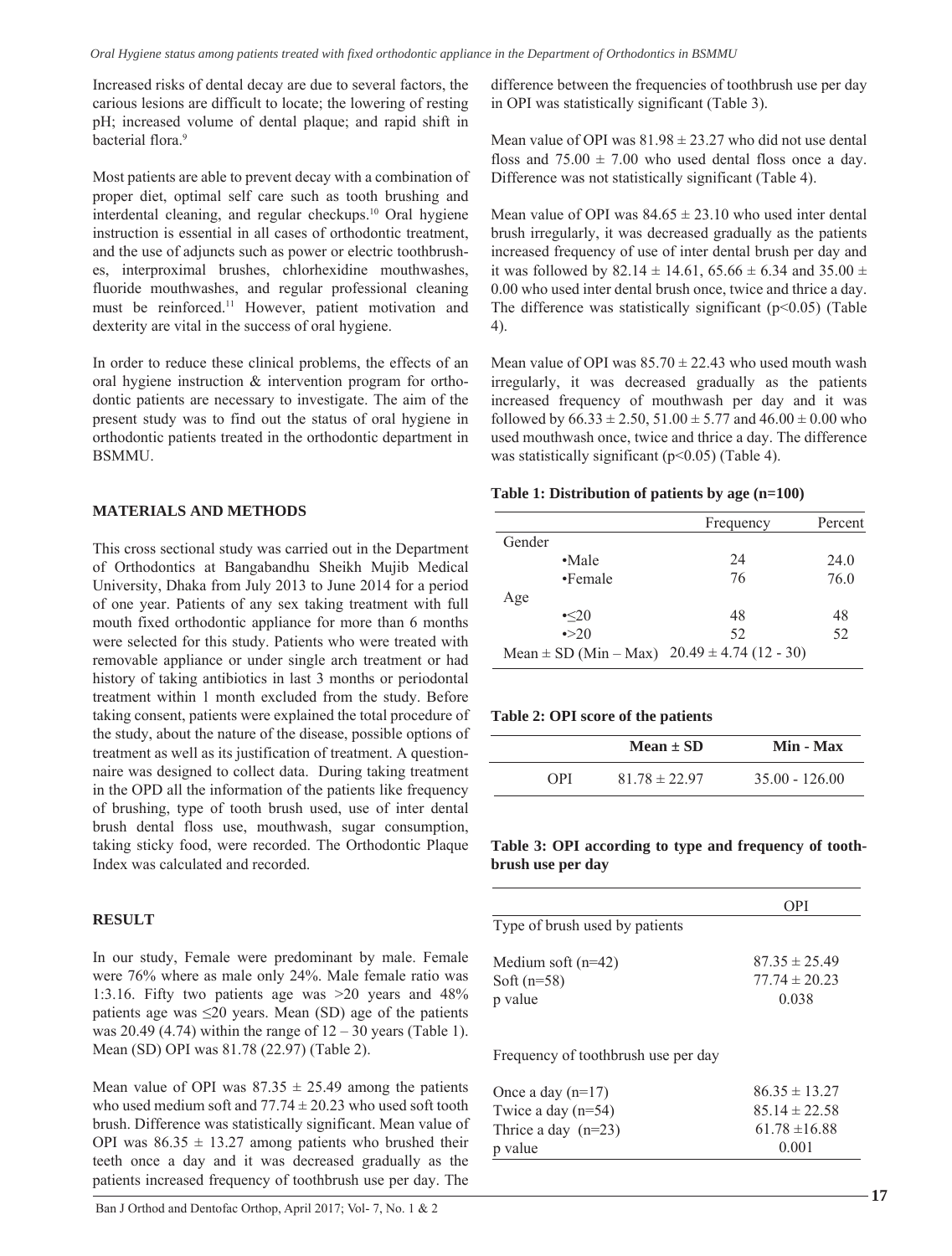|                           | <b>OPI</b>        |  |  |
|---------------------------|-------------------|--|--|
| Use of dental floss       |                   |  |  |
| Never $(n=97)$            | $81.98 \pm 23.27$ |  |  |
| Once a day $(n=3)$        | $75.00 \pm 7.00$  |  |  |
|                           | 0.606             |  |  |
| p value                   |                   |  |  |
| Use of inter dental brush |                   |  |  |
|                           |                   |  |  |
| Irregular $(n=82)$        | $84.65 \pm 23.10$ |  |  |
| Once a day $(n=7)$        | $82.14 \pm 14.61$ |  |  |
| Twice a day $(n=9)$       | $65.66 \pm 6.34$  |  |  |
| Thrice a day $(n=2)$      | $35.00 \pm 0.00$  |  |  |
| p value                   | 0.004             |  |  |
|                           |                   |  |  |
| Use of mouth wash         |                   |  |  |
|                           |                   |  |  |
| Irregular $(n=85)$        | $85.70 \pm 22.43$ |  |  |
| Once a day $(n=9)$        | $66.33 \pm 2.50$  |  |  |
| Twice a day $(n=4)$       | $51.00 \pm 5.77$  |  |  |
| Thrice a day $(n=2)$      | $46.00 \pm 0.00$  |  |  |
| p value                   | 0.001             |  |  |

**Table 4: OPI according to use of dental floss, inter dental brush and mouth wash by patients**

# **DISCUSSION**

Orthodontic treatment is a great extent dependent on the biological response of the periodontal tissues.12 An important factor which contributes to periodontal disease is plaque formation. Plaque is a dynamic entity being constantly removed by brushing and it builds up in areas of stagnation. 13

In our study mean (SD) of OPI was 81.78 (22.97) whereas it was 53 (8.74) in the study of Atassi and Awartani.14 Our OPI was higher considering their results; this may be due to the variation of socioeconomic status of two countries.

In our study majority of the patients' are in the age group of more than 20 years. Since abnormal bites, or malocclusion, are first noticed between the ages of 6–12 years as the permanent teeth erupt, most orthodontic treatments occur between 8 and 14 years old.15 However, it is possible for orthodontic treatment to be carried out at any age if the mouth and teeth are healthy.16

In this study female were predominant than male which clearly indicates that female are more commonly treated with orthodontics appliances. The reason may be due to the cosmetic purposes which have been more adopted by the female.

Mean value of OPI decreased gradually as the patients increased frequency of toothbrush use per day. The differences between the frequencies of toothbrush use per day in OPI was statistically significant. Similar result has been reported

**18**

Ban J Orthod and Dentofac Orthop, April 2017; Vol- 7, No. 1 & 2

by Atassi and Awartani.<sup>14</sup> Furthermore, tooth brushing is the first line of defense for most patients but unless there is attention to placement and positioning of the bristles, plaque may remain on the teeth, especially around the brackets or bands.17 A systematic review on non-orthodontic individuals showed that a single brushing produced an average of 43% plaque removal.18

OPI was less among the patients who used soft toothbrush comparing among the patients who used medium soft toothbrush. Gradual decrease of OPI value indicates that the use of soft tooth brush is better than the medium soft brush among the orthodontic patients. 14,19

Mean value of OPI was higher among them who did not use dental floss comparing them who used dental floss once a day. Similar to the present study result Cutler et al have reported that OPI value decrease due to use of dental floss which is consistent with the present study result.<sup>20</sup>

Mean value of OPI decreased gradually as the patients increased frequency of inter dental brush use per day. Similarly Slot et al have reported that inter dental brushes are often recommended to clean around orthodontic appliances, as well as, open inter dental spaces which gives the removal of dental plaques among the orthodontic patients and this is consistent with the present study result.<sup>21</sup>

Mean value of OPI decreased gradually as the patients increased frequency of mouthwash per day. Similar to the present study Atassi and Awartani have reported that regular use of mouth wash decrease the OPI value.14

## Conclusion:

Orthodontic Plaque Index of oral hygiene is increased in patients treated with fixed orthodontic appliances in the Department of Orthodontics in BSMMU. Use of soft tooth brush, frequent use of mouth wash, use of dental floss, regular cleaning of teeth by inter dental brushes decreased OPI index significantly.

# **REFERENCES**

01. Goldie MP. Oral hygiene care during orthodontic therapy. (2011) Update on: 05/19/2011 [Web address: http://www.dentistryiq.com/articles/2011/05/oral-hygiene-care].

02. Chang HS, Walsh LJ, Freer TJ. (1997) Enamel demineralization during orthodontic treatment. Aetiology and prevention. Aust Dent J. 42(5):322-327.

03. Chang HS, Walsh LJ, Freer TJ. (1999) The effect of orthodontic treatment on salivary flow, pH, buffer capacity, and levels of mutans streptococci and lactobacilli. Aust Orthod J. 15(4):229-34.